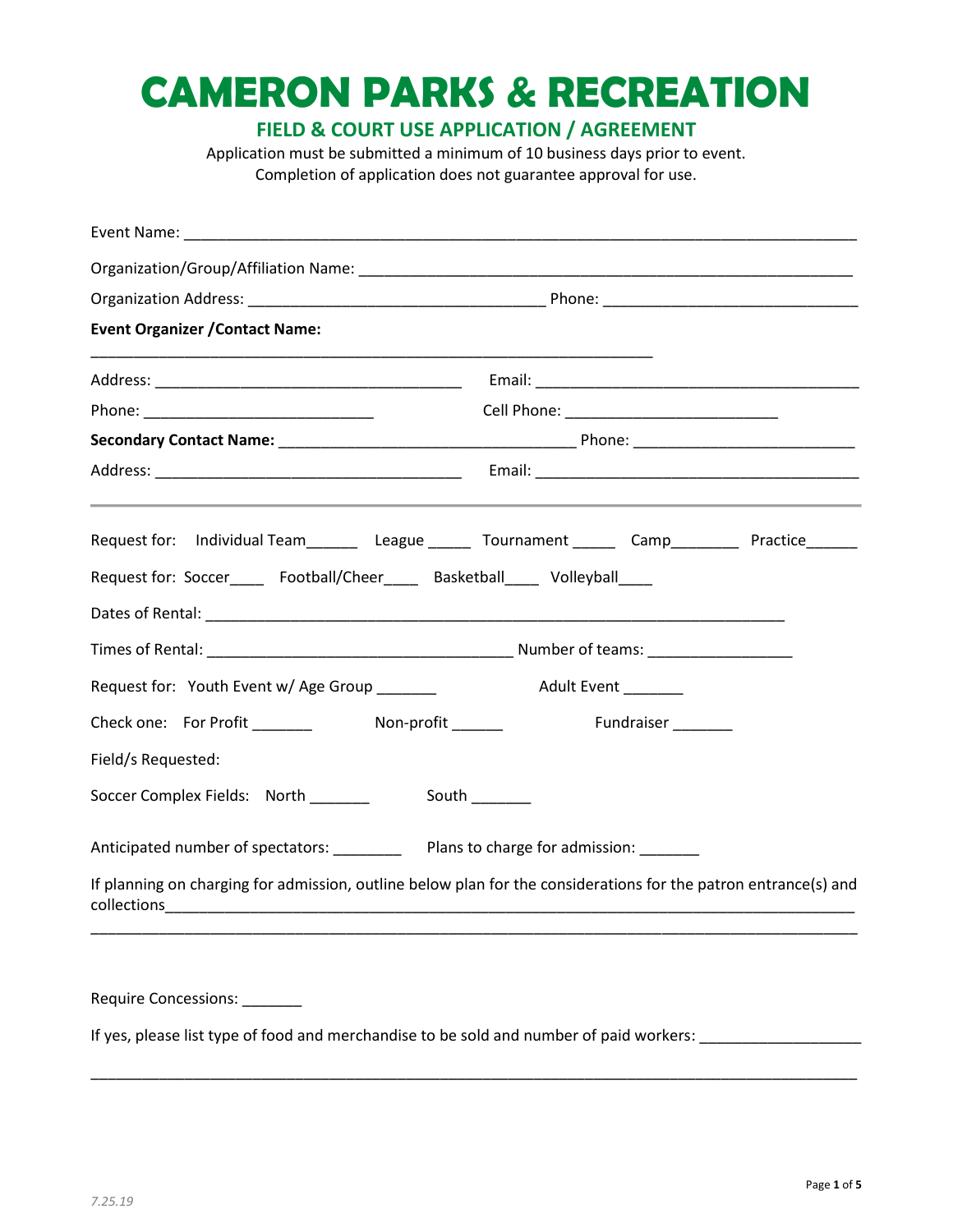## **FEES:**

## **Application Fee:** There is no application fee

**Security Deposit: A \$400.00** deposit **may** be required as part of the use agreement, regardless of number of field/courts and/or use and shall be submitted with application. The security deposit will be fully refunded at the conclusion of the agreement upon satisfactory completion of the agreement, or if requested date and/or times are not available, or if event is canceled due to weather etc. and there are no acceptable alternative dates to reschedule the event. Deposits need to be turned in directly to the City of Cameron at City Hall.

**Initial Rental Fees Payment**: Due no later than five (5) business days prior to the first scheduled date

**Additional Fees Payment:** Any remaining fees for costs associated with the use must be paid in full 30 Days after invoice. Applicant/Event Organizer are responsible for any remaining balances.

#### **1. Practices:**

a) **General Use and Fees:** Field/Courts can be rented in minimum two-hour blocks per field/per day.

## **Field/Courts for one-time practice requested:**

|                                | <b>Resident</b>                      |  | Non-resident                         |
|--------------------------------|--------------------------------------|--|--------------------------------------|
| N Soccer Field                 | $$15/hour x$ __<br>hours $= $$       |  | $$20/hour x$ _______<br>hours $=$ \$ |
| S Soccer Field                 | \$15/hour x<br>hours = $\frac{6}{2}$ |  | $$20/h$ our x<br>hours $= $$         |
| Volleyball Court               | \$10/hour x<br>hours $=$ \$          |  | \$15/hour x<br>hours $=$ \$          |
| Basketball Court   \$10/hour x | hours $=$ \$                         |  | \$15/hour x<br>hours $=$ \$          |

## **Field/Courts for multiple practices requested:**

|                      | <b>Number of Practices</b> | <b>Resident</b>           | <b>Non-Resident</b>       |
|----------------------|----------------------------|---------------------------|---------------------------|
| <b>WHITE PACKAGE</b> |                            | Based on \$10.00 per hour | Based on \$15.00 per hour |
| 1 hour               | 1 to 10                    | \$100                     | \$150                     |
| 1.5 hours            | 1 to 10                    | \$150                     | \$225                     |
| 2 hours              | 1 to 10                    | \$200                     | \$300                     |
| <b>BLACK PACKAGE</b> |                            | Based on \$7.50 per hour  | Based on \$12.50 per hour |
| 1 hour               | 11 to 20                   | \$150                     | \$250                     |
| 1.5 hours            | 11 to 20                   | \$225                     | \$375                     |
| 2 hours              | 11 to 20                   | \$300                     | \$500                     |
| <b>GOLD PACKAGE</b>  |                            | Based on \$7.00 per hour  | Based on \$12.00 per hour |
| 1 hour               | 21 or more                 | \$210                     | \$360                     |
| 1.5 hours            | 21 or more                 | \$315                     | \$540                     |
| 2 hours              | 21 or more                 | \$420                     | \$720                     |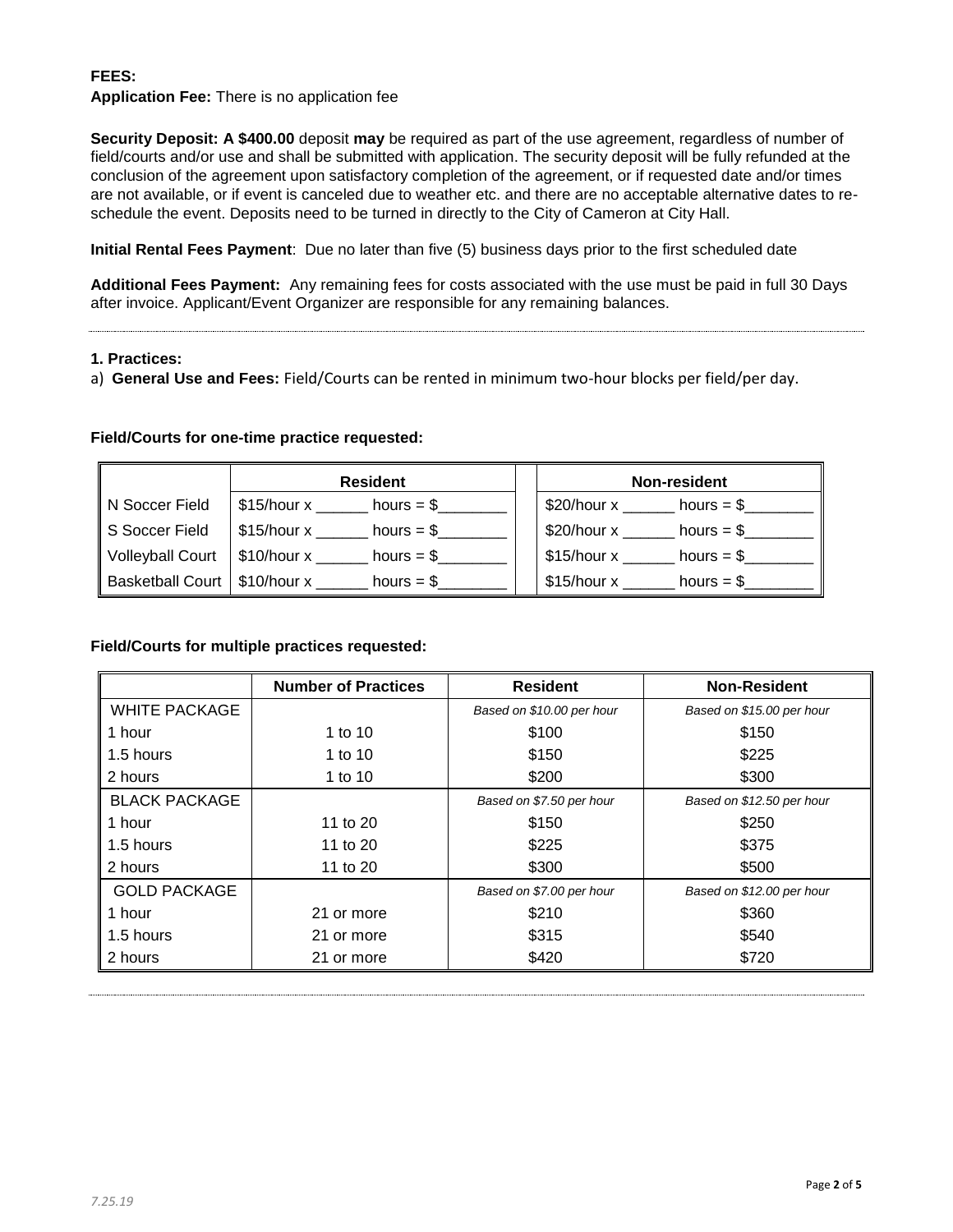#### **2. Games and Tournaments:**

- a) **General Use and Fees:** The initial fee includes field rental and general maintenance and any other field preparation that is required. Fields can be rented in minimum two-hour blocks per field/per day.
- b) **Field Prep:** For games and tournaments our park staff will do the prep work on each requested field for each day of use.

#### **Fields/Courts for games/tournaments requested:**

|                         | <b>Resident</b>               | Non-resident                |
|-------------------------|-------------------------------|-----------------------------|
| IN Soccer Field         | \$35/hour x<br>hours $=$ \$   | \$40/hour x<br>hours $=$ \$ |
| S Soccer Field          | \$35/hour x<br>hours $=$ \$   | \$40/hour x<br>hours $=$ \$ |
| Volleyball Court        | $$10/h$ our x<br>hours $=$ \$ | \$15/hour x<br>hours $=$ \$ |
| <b>Basketball Court</b> | $$10/h$ our x<br>hours $=$ \$ | \$15/hour x<br>hours $=$ \$ |

**Tournament Fees** (applies when ALL fields are reserved):

## **Resident:**

Soccer Complex \$280/day, x \_\_\_\_\_\_ days =\_\_\_\_\_\_\_\_\_\_

#### **Non-resident:**

CHARGES APPLY FOR ALL FIELDS BOOKED EVEN IF NOT ALL FIELDS ARE USED.

**3. Optional Fees:** We are able to provide additional maintenance throughout the day for your field usage.

**a) Concession Rental Rate:** \$100.00 per event

#### b) **Additional Maintenance:**

Weekdays: \$25.00/hour/employee Weekends, Evenings & Holidays: \$40.00/hour/employee

c) **Additional requested services:** must be discussed and agreed to in advance with the Parks Department, and will be billed accordingly.

d) **Extraordinary Measures:** In the event of severe weather or other unexpected events, extraordinary measures may need to be taken to ensure fields are playable in a specific time frame. Under these circumstances, additional charges may apply (field materials, extra staff, etc.). Additional maintenance required to the fields due to inclement weather will be upon the prior mutual agreement of the applicant and staff. **Cancelation Policy:** If the Applicant/Event Organizer or Secondary Contact shall submit, in writing, the request for cancellation a minimum of thirty (30) business days before event a full refund will be issued. If the written request is received a minimum of ten (10) business days before the event, 50% shall be refunded. If the written request is received within five (5) business days of the event, no refund shall be granted.

**Make up Games:** Applicant must confirm all make-up game dates with the Parks Department prior to scheduling the make-up game. All requests must be made no less than 72 hours prior to the date requested, NO EXCEPTIONS.

Fields and Courts are available for rental on a first come, space available basis.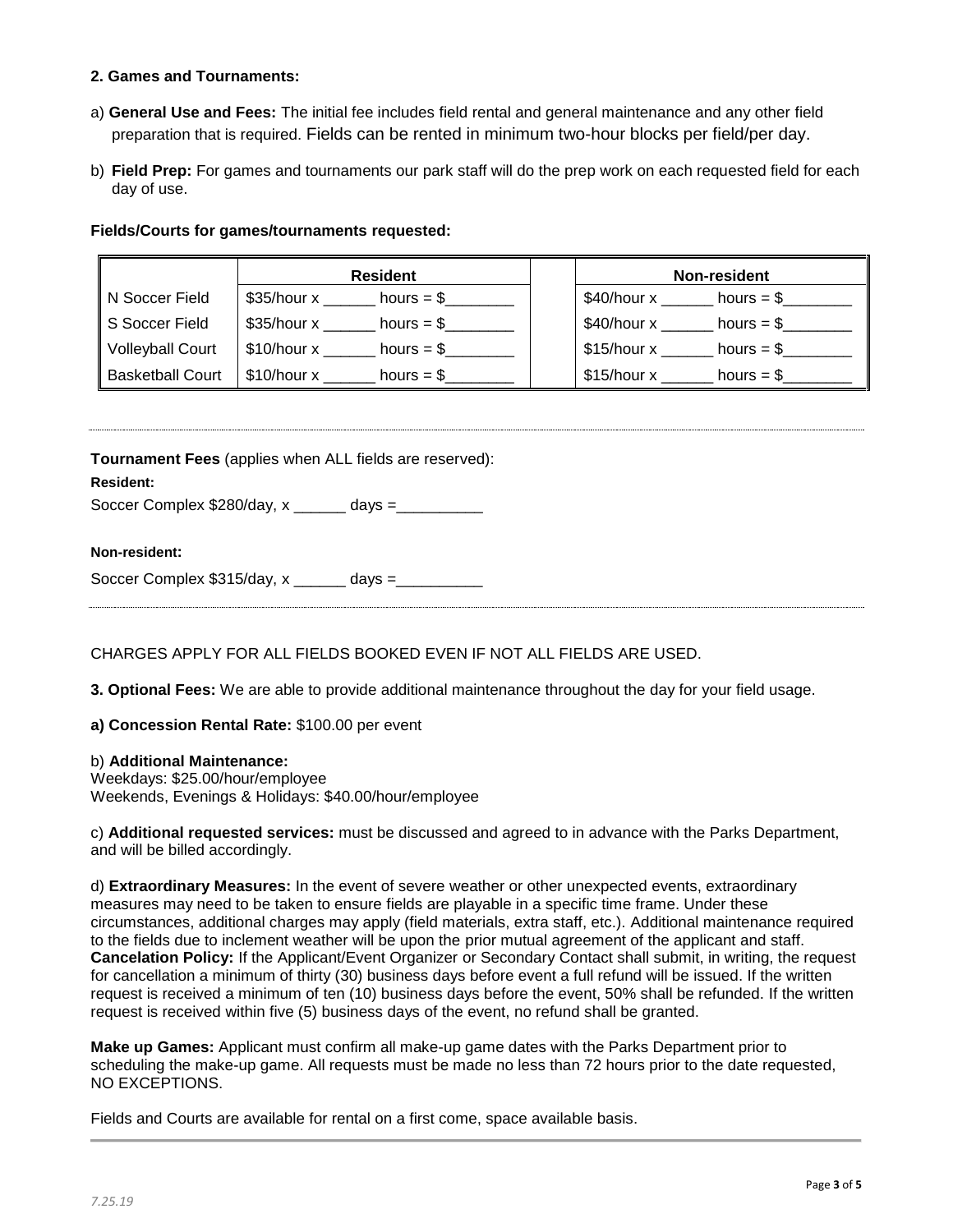### **INSURANCE REQUIREMENTS:**

The City of Cameron strictly adheres to the following insurance requirements. These insurance requirements shall not be waived for any reason. The certificate of insurance shall reflect the following:

- Comprehensive General Liability: Minimum limit \$2,000,000 combined single limit for bodily injury and property damage per occurrence
- Comprehensive Automobile Liability if applicable. Minimum limit \$1,000,000 combined single limit
- Workers' Compensation if applicable, statutory requirements
- Employers' Liability if applicable, \$1,000,000 each employee, 1,000,000 each accident and \$1,000,000 policy limit
- **The City reserves the right to revise or increase insurance requirements to reflect risk exposure**
- The City shall be named as an additional insured and receive notification of cancellation for 30 days.

Certificate of Coverage shall be provided a minimum of five **(5)** business days (M-F) prior to the requested use date or the reservation will be cancelled.

Depending on the nature of your event, the City of Cameron may require you to provide additional insurance coverage.

The leasing organization agrees to require players (or parents for minors) to sign a waiver (individually or using a team format with individual signatures) for each player to indemnify and hold harmless the leasing organization and the City of Cameron.

## **RULES:**

## **TOURNAMENT DIRECTOR AND/OR APPLICANT ARE RESPONSIBLE FOR ENFORCING THESE RULES. THERE MAY BE ADDITIONAL REQUIREMENTS DEPENDING ON THE NATURE OF THE EVENT.**

- BY CITY ORDINANCE, ALCOHOL IS PROHIBITED AT ALL CITY PARKS.
- Fields are available from 7:00 a.m. to 11:00 p.m. unless prior arrangements have been made.
- Applicant/Event Organizer is responsible for any damages or other incidentals.
- Athletic trainers or medical staff for events are not provided by the City. Recommend the event organizers have an emergency medical plan in place.
- No pets are allowed on the fields.
- Groups or organizations that have requisitioned the field must use the field. Permits are nontransferable.
- All vehicles must be confined to designated parking areas and are not permitted on or adjacent to any field.
- Upon conclusion of the game or tournament, groups are responsible for picking up all litter items from around the field, bleacher and parking areas. This must be done at the conclusion of each days use, or it will be picked up by parks crews the following morning and the applicant will be subject forfeit security deposit.
- Fires are allowed in grills only. Backyard propane and charcoal grills must be placed at least 20 feet away from all structures. These are permitted in parking lots only. Turkey fryers and deep fat fryers are not permitted.
- If thunder is heard or lightning is seen, a mandatory game delay of 30 minutes will be enforced and all players, coaches, officials and guests must leave the fields and seek shelter. Staying near fields or under pavilions is **not** acceptable. Updates will be communicated to the City by the applicant/ event organizer.
- In the event of adverse weather starting after activities begin, the Parks Supervisor can delay or cancel games.
- It is the sole decision of the Parks Staff if field conditions are suitable for play.
- When fields are being re-prepped, coaches need to remove their teams from the fields for the staffs safety as well as the players. Refusal to do so will result in the fields not being re-prepped.
- Vending of food or other items is not permitted without prior approval.
- No admission, parking or other fees are permitted unless prior approved granted by the City.
- A copy of a list of all participants (coaches, team names, number of players per team, state and city of origin) shall be submitted to the City no less than three (3) business days prior to tournament start.